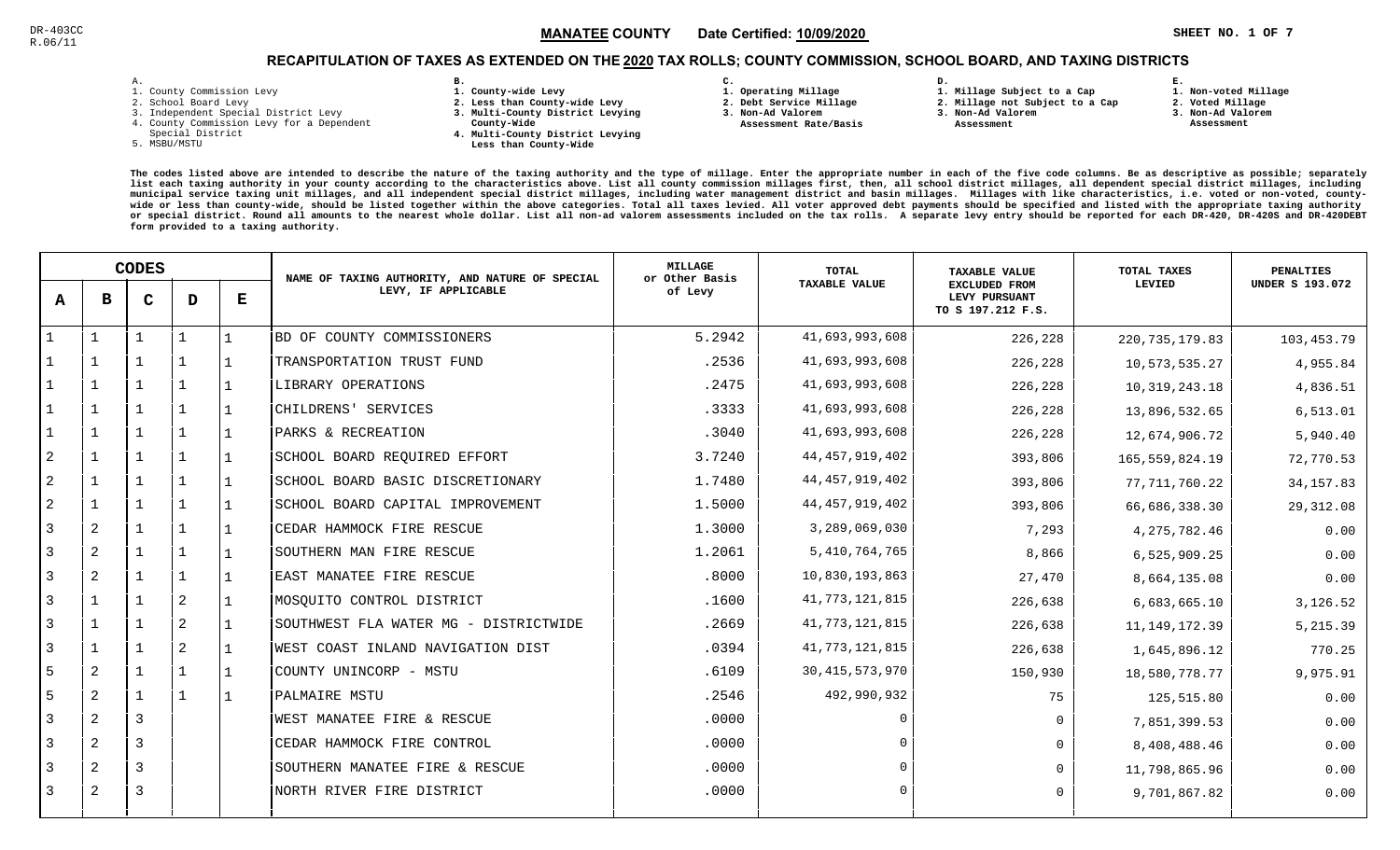### Channel 2001 - Separate Mand The Country Channel Country Channel 2 and the Country Channel State of the Manual Sheet and Sheet and Sheet and Sheet and Sheet and Sheet and Sheet and Sheet and Sheet and Sheet and Sheet and S MANATEE CO

**1. Non-voted Millage**

## RECAPITULATION OF TAXES AS EXTENDED ON THE <u>2020</u> TAX ROLLS; COUNTY COMMISSION, SCHOOL BOARD, AND TAXING DISTRICTS

| $\overline{\phantom{a}}$ | ۰ |  |  |
|--------------------------|---|--|--|

- 1. County Commission Levy
- 2. School Board Levy
- 3. Independent Special District Levy
- 4. County Commission Levy for a Dependent
- Special District
- 5. MSBU/MSTU
- **B. 1. County-wide Levy**
- **2. Less than County-wide Levy**
- **3. Multi-County District Levying**
- **County-Wide** 
	- **4. Multi-County District Levying Less than County-Wide**
- **C. 3. Non-Ad Valorem**

**2. Debt Service Millage** 

 **Assessment Rate/Basis**

- **1. Operating Millage**
- **1. Millage Subject to a Cap**

**D.** 

- **2. Millage not Subject to a Cap**
- **3. Non-Ad Valorem**
	- **Assessment**
- **2. Voted Millage**

**E.**

- **3. Non-Ad Valorem**
	- **Assessment**

|                | <b>CODES</b> |   |   | NAME OF TAXING AUTHORITY, AND NATURE OF SPECIAL | MILLAGE<br>or Other Basis     | TOTAL   | <b>TAXABLE VALUE</b> | TOTAL TAXES                                                | PENALTIES      |                        |
|----------------|--------------|---|---|-------------------------------------------------|-------------------------------|---------|----------------------|------------------------------------------------------------|----------------|------------------------|
| A              | в            | C | D | Е                                               | LEVY, IF APPLICABLE           | of Levy | <b>TAXABLE VALUE</b> | <b>EXCLUDED FROM</b><br>LEVY PURSUANT<br>TO S 197.212 F.S. | LEVIED         | <b>UNDER S 193.072</b> |
| $\overline{3}$ | 2            | 3 |   |                                                 | TRAILER ESTATES FIRE CONTROL  | .0000   | $\cap$               | 0                                                          | 95,308.00      | 0.00                   |
| 3              | 2            | 3 |   |                                                 | EAST MANATEE FIRE RESCUE DIST | .0000   | $\Omega$             | $\Omega$                                                   | 9, 322, 517.17 | 0.00                   |
| 3              | 2            | 3 |   |                                                 | PARRISH FIRE DISTRICT         | .0000   | $\cap$               | $\Omega$                                                   | 1,989,829.12   | 0.00                   |
| 3              | 2            | 3 |   |                                                 | MYAKKA CITY FIRE CONTROL DIST | .0000   | $\Omega$             | <sup>n</sup>                                               | 1,457,359.70   | 0.00                   |
| 3              | 2            | 3 |   |                                                 | DUETTE FIRE AND RESCUE DIST   | .0000   | $\Omega$             |                                                            | 196,579.55     | 0.00                   |
| 3              | 2            | 3 |   |                                                 | CITY OF BRADENTON             | .0000   | $\Omega$             | <sup>n</sup>                                               | 87,180.01      | 0.00                   |
| 3              | 2            | 3 |   |                                                 | RIVER YACHT & RACQUET CLUB    | .0000   | $\Omega$             | O                                                          | 17,022.72      | 0.00                   |
| 3              | 2            | 3 |   |                                                 | LAKEWOOD RANCH I CDD          | .0000   | $\cap$               | $\Omega$                                                   | 2, 246, 401.42 | 0.00                   |
| 3              | 2            | 3 |   |                                                 | LAKEWOOD RANCH I & S-I        | .0000   | $\Omega$             | $\Omega$                                                   | 0.00           | 0.00                   |
| 3              | 2            | 3 |   |                                                 | LAKEWOOD RANCH II CDD         | .0000   | $\cap$               | $\Omega$                                                   | 3, 272, 570.77 | 0.00                   |
| 3              | 2            | 3 |   |                                                 | LAKEWOOD RANCH I & S-II       | .0000   | $\Omega$             | <sup>n</sup>                                               | 0.00           | 0.00                   |
| 3              | 2            | 3 |   |                                                 | LAKEWOOD RANCH IV CDD         | .0000   | $\Omega$             | $\Omega$                                                   | 2, 322, 225.75 | 0.00                   |
| 3              | 2            | 3 |   |                                                 | LAKEWOOD RANCH V CDD          | .0000   | $\cap$               | <sup>n</sup>                                               | 2,932,290.09   | 0.00                   |
| 3              | 2            | 3 |   |                                                 | LAKEWOOD RANCH V I&S          | .0000   | $\cap$               | <sup>n</sup>                                               | 362,850.63     | 0.00                   |
| 3              | 2            | 3 |   |                                                 | TARA CDD                      | .0000   | $\cap$               | $\Omega$                                                   | 957,100.53     | 0.00                   |
| 3              | 2            | 3 |   |                                                 | <b>WATERLEFE CDD</b>          | .0000   | $\Omega$             | <sup>n</sup>                                               | 1,804,999.20   | 0.00                   |
| 3              | 2            | 3 |   |                                                 | GREYHAWK LANDING CDD          | .0000   | $\cap$               | $\Omega$                                                   | 2,801,043.16   | 0.00                   |
| 3              | 2            | 3 |   |                                                 | UNIVERSITY PLACE CDD          | .0000   | $\Omega$             |                                                            | 720, 411.98    | 0.00                   |
|                | 2            | 3 |   |                                                 | UNIVERSITY PLACE I&S          | .0000   | $\Omega$             |                                                            | 310,722.27     | 0.00                   |
| 3              | 2            | 3 |   |                                                 | HERITAGE HARBOUR SOUTH CDD    | .0000   | $\cap$               | 0                                                          | 1,083,613.00   | 0.00                   |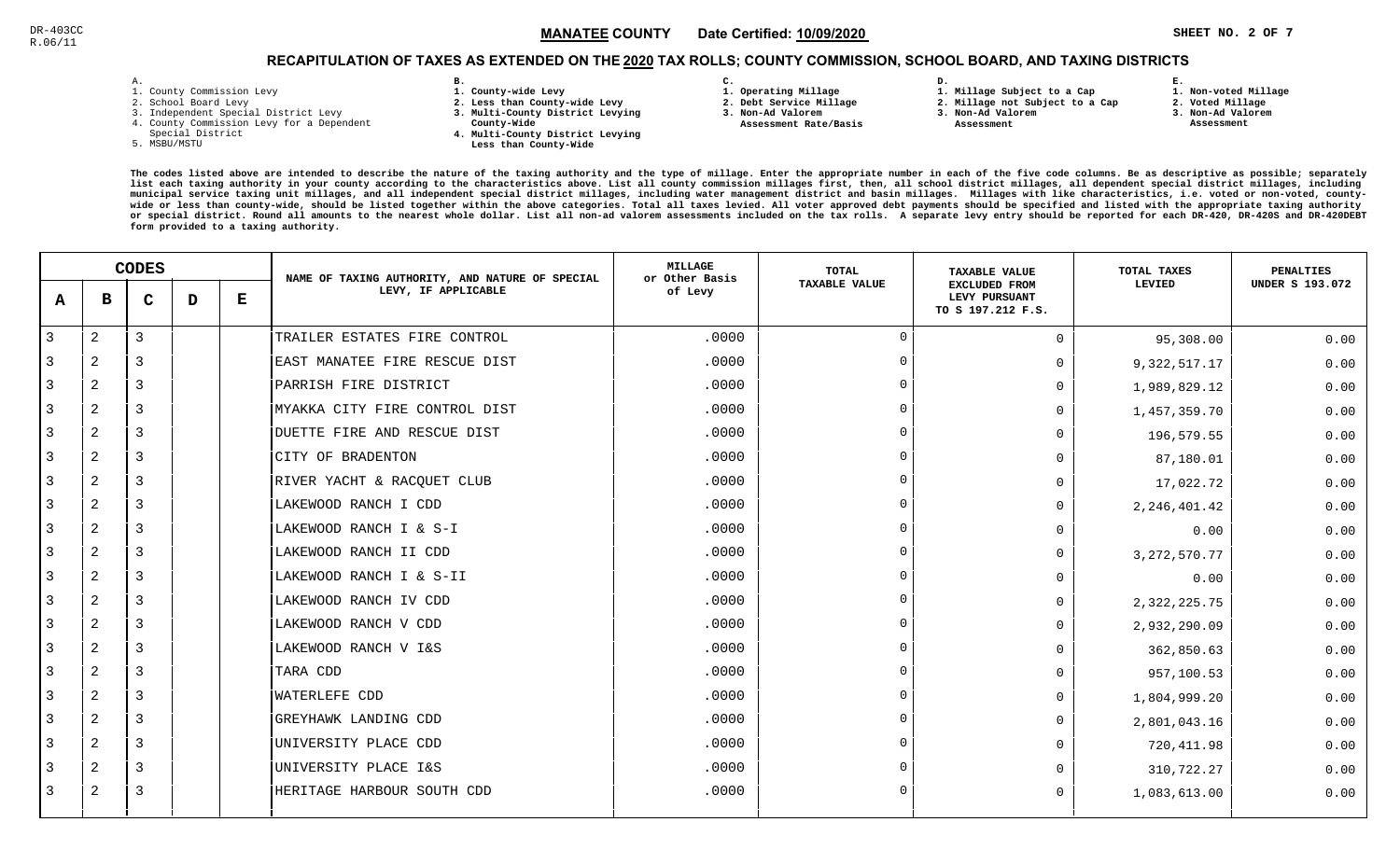### **SHEET NO. 3 OF 7** !"#\$#MANATEE CO

# RECAPITULATION OF TAXES AS EXTENDED ON THE <u>2020</u> TAX ROLLS; COUNTY COMMISSION, SCHOOL BOARD, AND TAXING DISTRICTS

| – | ٠ |  |  |
|---|---|--|--|

- 1. County Commission Levy
- 2. School Board Levy
- 3. Independent Special District Levy
- 4. County Commission Levy for a Dependent
- Special District
- 5. MSBU/MSTU
- **B. 1. County-wide Levy**
- **2. Less than County-wide Levy**
- **3. Multi-County District Levying**
- **County-Wide**
- **4. Multi-County District Levying**
	- **Less than County-Wide**
- **C.**
- **1. Operating Millage**
- **2. Debt Service Millage 3. Non-Ad Valorem**
- **Assessment Rate/Basis**
- **2. Millage not Subject to a Cap3. Non-Ad Valorem**

**D.** 

 **Assessment** 

**1. Millage Subject to a Cap**

- -

**E.**

 **3. Non-Ad Valorem Assessment**

 **1. Non-voted Millage2. Voted Millage**

|                |                | <b>CODES</b> |   |   | NAME OF TAXING AUTHORITY, AND NATURE OF SPECIAL | <b>MILLAGE</b><br>or Other Basis | <b>TOTAL</b>         | <b>TAXABLE VALUE</b>                                       | <b>TOTAL TAXES</b> | <b>PENALTIES</b>       |
|----------------|----------------|--------------|---|---|-------------------------------------------------|----------------------------------|----------------------|------------------------------------------------------------|--------------------|------------------------|
| A              | в              | $\mathbf C$  | D | Е | LEVY, IF APPLICABLE                             | of Levy                          | <b>TAXABLE VALUE</b> | <b>EXCLUDED FROM</b><br>LEVY PURSUANT<br>TO S 197.212 F.S. | LEVIED             | <b>UNDER S 193.072</b> |
| $\overline{3}$ | $\overline{2}$ | 3            |   |   | HARBOURAGE AT BRADEN RIVER CDD                  | .0000                            | $\mathbf 0$          | $\mathbf 0$                                                | 678, 322.43        | 0.00                   |
| 3              | 2              | 3            |   |   | LAKEWOOD RANCH VI CDD                           | .0000                            | $\Omega$             | $\mathbf 0$                                                | 1,130,790.56       | 0.00                   |
| 3              | 2              | 3            |   |   | LAKEWOOD RANCH VI I&S                           | .0000                            | $\Omega$             | $\mathbf 0$                                                | 797,755.87         | 0.00                   |
| 3              | $\overline{2}$ | 3            |   |   | HERITAGE HARBOUR MARKETPLACE                    | .0000                            | $\Omega$             | $\Omega$                                                   | 389,170.94         | 0.00                   |
| 3              | $\overline{2}$ | 3            |   |   | LEXINGTON I&S                                   | .0000                            | $\Omega$             | $\Omega$                                                   | 157,642.96         | 0.00                   |
| 3              | 2              | 3            |   |   | LEXINGTON CDD                                   | .0000                            | $\Omega$             | $\Omega$                                                   | 39,015.38          | 0.00                   |
| 3              | 2              | 3            |   |   | LAKEWOOD RANCH IV I&S                           | .0000                            | $\Omega$             | $\mathbf 0$                                                | 160, 323. 74       | 0.00                   |
| 3              | 2              | 3            |   |   | FOREST CREEK CDD                                | .0000                            | $\Omega$             | $\mathsf{O}$                                               | 1,249,277.46       | 0.00                   |
| 3              | 2              | 3            |   |   | FOREST CREEK I & S                              | .0000                            | $\Omega$             | $\mathbf 0$                                                | 0.00               | 0.00                   |
| 3              | 2              | 3            |   |   | <b>WATERS EDGE CDD</b>                          | .0000                            | $\Omega$             | $\mathbf 0$                                                | 920, 393.67        | 0.00                   |
| 3              | 2              | 3            |   |   | <b>WATERS EDGE I&amp;S</b>                      | .0000                            | $\Omega$             | $\Omega$                                                   | 0.00               | 0.00                   |
| 3              | $\overline{a}$ | 3            |   |   | PALMA SOLA TRACE CDD                            | .0000                            | $\mathbf 0$          | $\mathbf 0$                                                | 461,938.35         | 0.00                   |
| 3              | 2              | 3            |   |   | LAKEWOOD RANCH STEWARDSHIP O&M                  | .0000                            | $\Omega$             | $\Omega$                                                   | 5, 166, 761.83     | 0.00                   |
| 3              | $\overline{a}$ | 3            |   |   | LAKEWOOD RANCH STEWARDSHIP I&S                  | .0000                            | $\Omega$             | $\mathbf 0$                                                | 14,992,868.26      | 0.00                   |
| 3              | 2              | 3            |   |   | HERITAGE HARBOUR NORTH CDD                      | .0000                            | $\Omega$             | $\mathbf 0$                                                | 2, 141, 716.07     | 0.00                   |
| 3              | 2              | 3            |   |   | COPPERSTONE CDD                                 | .0000                            | $\Omega$             | $\mathbf 0$                                                | 896,040.86         | 0.00                   |
| 3              | 2              | 3            |   |   | CROSS CREEK CDD                                 | .0000                            | $\Omega$             | $\mathbf 0$                                                | 326,064.17         | 0.00                   |
| 3              | 2              | 3            |   |   | CROSS CREEK I&S                                 | .0000                            | $\Omega$             | $\mathbf 0$                                                | 49,582.70          | 0.00                   |
| 3              | $\overline{a}$ | 3            |   |   | VILLAGES OF AVIGNON CDD                         | .0000                            | $\Omega$             | $\Omega$                                                   | 5,863.40           | 0.00                   |
| 3              | 2              | 3            |   |   | VILLAGES OF AVIGNON I&S                         | .0000                            | $\Omega$             | $\Omega$                                                   | 0.00               | 0.00                   |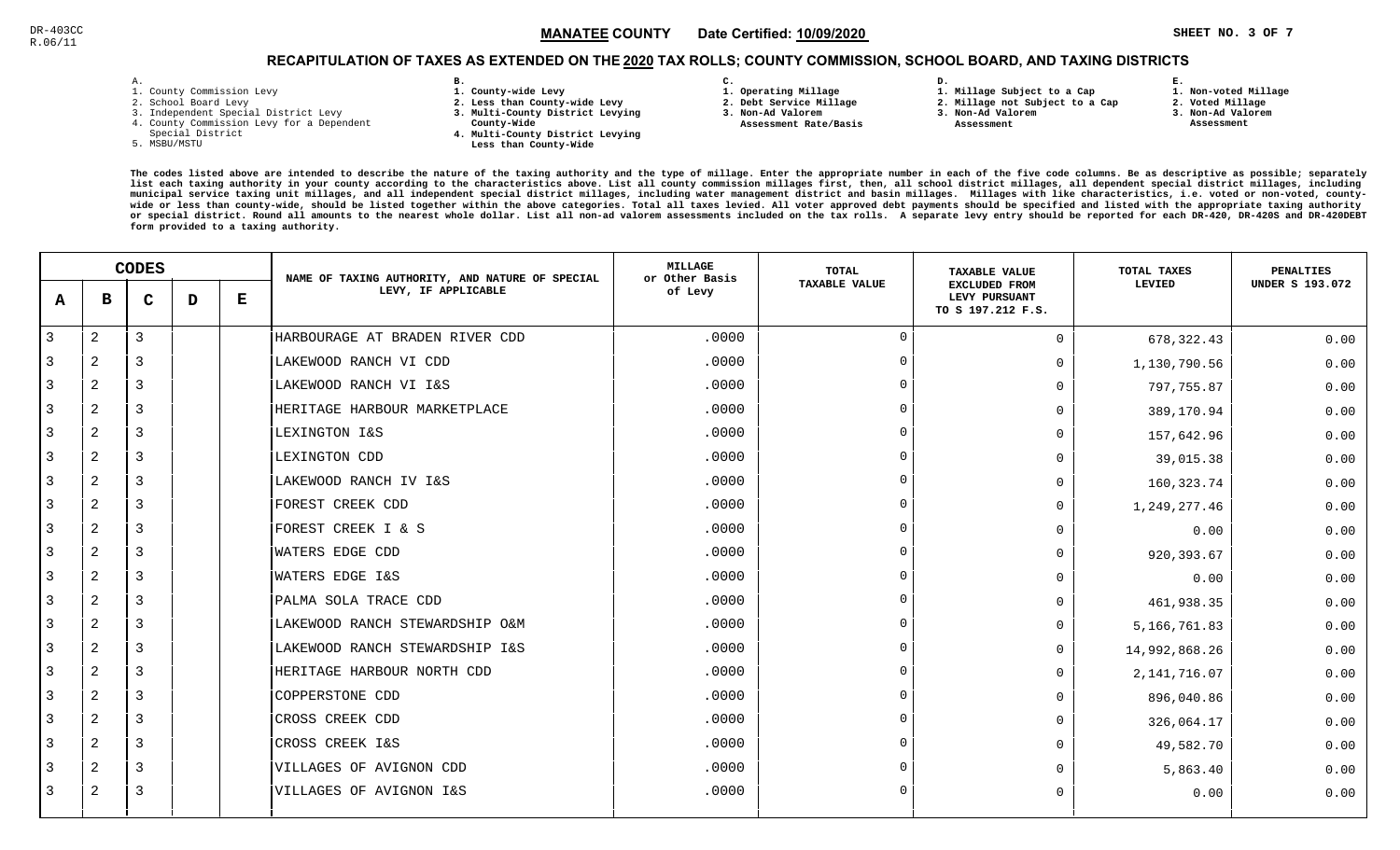### Channel 2001 - Separate Mandridge Country Date Certified: <u>10/09/2020</u> - The Separate States and Sheets No. 4 Of 7 MANATEE CO

**1. Non-voted Millage**

# RECAPITULATION OF TAXES AS EXTENDED ON THE <u>2020</u> TAX ROLLS; COUNTY COMMISSION, SCHOOL BOARD, AND TAXING DISTRICTS

| – | ٠ |  |  |
|---|---|--|--|

- 1. County Commission Levy
- 2. School Board Levy
- 3. Independent Special District Levy
- 4. County Commission Levy for a Dependent
- Special District
- 5. MSBU/MSTU
- **B. 1. County-wide Levy**
- **2. Less than County-wide Levy**
- **3. Multi-County District Levying**
- **County-Wide** 
	- **4. Multi-County District Levying Less than County-Wide**
- **C. 3. Non-Ad Valorem**
- **1. Operating Millage**

**2. Debt Service Millage** 

 **Assessment Rate/Basis**

**1. Millage Subject to a Cap**

**D.** 

- **2. Millage not Subject to a Cap3. Non-Ad Valorem**
	- **Assessment**
- 
- **2. Voted Millage 3. Non-Ad Valorem Assessment**

**E.**

|                | <b>CODES</b>   |             |   | NAME OF TAXING AUTHORITY, AND NATURE OF SPECIAL | <b>MILLAGE</b><br>or Other Basis | TOTAL   | <b>TAXABLE VALUE</b> | TOTAL TAXES                                                | <b>PENALTIES</b> |                        |
|----------------|----------------|-------------|---|-------------------------------------------------|----------------------------------|---------|----------------------|------------------------------------------------------------|------------------|------------------------|
| A              | в              | $\mathbf C$ | D | Е                                               | LEVY, IF APPLICABLE              | of Levy | TAXABLE VALUE        | <b>EXCLUDED FROM</b><br>LEVY PURSUANT<br>TO S 197.212 F.S. | LEVIED           | <b>UNDER S 193.072</b> |
| $\overline{3}$ | 2              | 3           |   |                                                 | LEGENDS BAY CDD                  | .0000   | $\Omega$             | $\Omega$                                                   | 666, 323.98      | 0.00                   |
| 3              | 2              | 3           |   |                                                 | HARRISON RANCH CDD               | .0000   | $\overline{0}$       | $\Omega$                                                   | 1,889,082.55     | 0.00                   |
| 3              | 2              | 3           |   |                                                 | SILVERLEAF CDD                   | .0000   | $\Omega$             | $\Omega$                                                   | 153,064.10       | 0.00                   |
| 3              | $\overline{a}$ | 3           |   |                                                 | SILVERLEAF I&S                   | .0000   | $\overline{0}$       | $\Omega$                                                   | 380,592.29       | 0.00                   |
| 3              | $\overline{a}$ | 3           |   |                                                 | <b>BUCKEYE PARK CDD</b>          | .0000   | $\Omega$             | $\Omega$                                                   | 38,751.99        | 0.00                   |
| 3              | 2              | 3           |   |                                                 | BUCKEYE PARK I&S                 | .0000   | $\Omega$             | 0                                                          | 297, 271.24      | 0.00                   |
| 3              | 2              | 3           |   |                                                 | ARTISAN LAKES CDD                | .0000   | $\Omega$             | $\Omega$                                                   | 976,989.97       | 0.00                   |
| 3              | 2              | 3           |   |                                                 | VILLAGES OF GLEN CREEK CDD       | .0000   | $\Omega$             | $\Omega$                                                   | 208, 311.36      | 0.00                   |
| 3              | 2              | 3           |   |                                                 | LEXINGTON 7 I&S                  | .0000   | $\Omega$             | $\Omega$                                                   | 22,692.00        | 0.00                   |
| 3              | 2              | 3           |   |                                                 | LEXINGTON 7 CDD                  | .0000   | $\Omega$             | $\Omega$                                                   | 5,123.65         | 0.00                   |
| 3              | 2              | 3           |   |                                                 | PALMS OF TERRA CEIA BAY CDD      | .0000   | $\Omega$             | $\Omega$                                                   | 379,008.99       | 0.00                   |
| 3              | 2              | 3           |   |                                                 | TREVESTA CDD                     | .0000   | $\overline{0}$       | $\Omega$                                                   | 1,131,714.63     | 0.00                   |
| 3              | 2              | 3           |   |                                                 | <b>WILDCAT PRESERVE CDD</b>      | .0000   | $\Omega$             | <sup>n</sup>                                               | 0.00             | 0.00                   |
| 3              | 2              | 3           |   |                                                 | BUCKHEAD TRAILS CDD              | .0000   | $\Omega$             | $\Omega$                                                   | 0.00             | 0.00                   |
| 3              | 2              | 3           |   |                                                 | <b>WILLOW WALK CDD</b>           | .0000   | $\overline{0}$       | $\Omega$                                                   | 1,304,840.17     | 0.00                   |
| 3              | 2              | 3           |   |                                                 | AQUA ONE CDD                     | .0000   | $\Omega$             | $\Omega$                                                   | 0.00             | 0.00                   |
| $\overline{3}$ | $\overline{2}$ | 3           |   |                                                 | SUMMER WOODS CDD                 | .0000   | $\overline{0}$       | $\Omega$                                                   | 639,095.11       | 0.00                   |
| 3              | 2              | 3           |   |                                                 | BROOKSTONE CDD                   | .0000   | $\Omega$             | $\Omega$                                                   | 495,927.92       | 0.00                   |
| 3              | $\overline{2}$ | 3           |   |                                                 | WILLOW HAMMOCK CDD               | .0000   | $\Omega$             |                                                            | 519,972.96       | 0.00                   |
| 3              | 2              | 3           |   |                                                 | SOUTHBAY CDD                     | .0000   | $\Omega$             | $\Omega$                                                   | 25,521.50        | 0.00                   |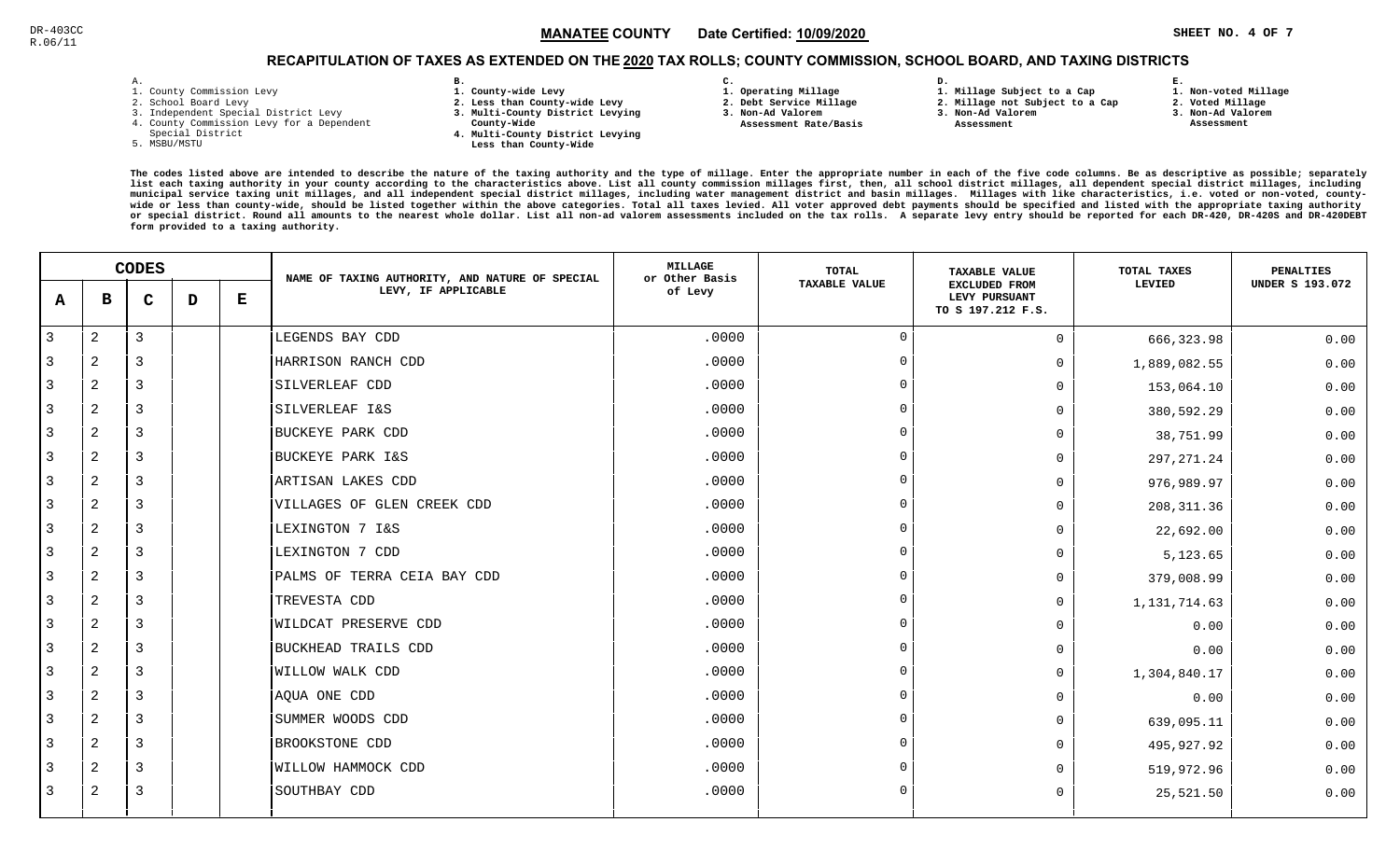### $\texttt{MANATEE COUNTY} \qquad$  Date Certified: <u>10/09/2020  $\texttt{MANATEE} \texttt{COUNTY} \qquad$  Date Certified: 10/09/2020  $\texttt{MANATEE} \texttt{COUNTY} \qquad$ </u> MANATEE CO

**1. Non-voted Millage**

# RECAPITULATION OF TAXES AS EXTENDED ON THE <u>2020</u> TAX ROLLS; COUNTY COMMISSION, SCHOOL BOARD, AND TAXING DISTRICTS

| - | ٠ |  |  |
|---|---|--|--|

- 1. County Commission Levy
- 2. School Board Levy
- 3. Independent Special District Levy
- 4. County Commission Levy for a Dependent
- Special District
- 5. MSBU/MSTU
- **B. 1. County-wide Levy**
- **2. Less than County-wide Levy**
- **3. Multi-County District Levying**
- **County-Wide** 
	- **4. Multi-County District Levying Less than County-Wide**
- **C. 1. Operating Millage**
- **2. Debt Service Millage**
- **3. Non-Ad Valorem**
- **Assessment Rate/Basis**
- **2. Millage not Subject to a Cap**

**D.** 

- **3. Non-Ad Valorem**
	- **Assessment**

**1. Millage Subject to a Cap**

- **2. Voted Millage**
	- **3. Non-Ad Valorem Assessment**

**E.**

|                | <b>CODES</b>   |   |   | NAME OF TAXING AUTHORITY, AND NATURE OF SPECIAL | <b>MILLAGE</b><br>or Other Basis | TOTAL   | <b>TAXABLE VALUE</b> | TOTAL TAXES                                                | <b>PENALTIES</b> |                        |
|----------------|----------------|---|---|-------------------------------------------------|----------------------------------|---------|----------------------|------------------------------------------------------------|------------------|------------------------|
| A              | в              | C | D | Е                                               | LEVY, IF APPLICABLE              | of Levy | <b>TAXABLE VALUE</b> | <b>EXCLUDED FROM</b><br>LEVY PURSUANT<br>TO S 197.212 F.S. | LEVIED           | <b>UNDER S 193.072</b> |
| $\overline{3}$ | $\overline{2}$ | 3 |   |                                                 | <b>WILLOWS CDD</b>               | .0000   | $\Omega$             | $\Omega$                                                   | 0.00             | 0.00                   |
| 3              | 2              | 3 |   |                                                 | AVIARY AT RUTLAND RANCH CDD      | .0000   | $\Omega$             | $\Omega$                                                   | 259,837.32       | 0.00                   |
| $\overline{3}$ | 2              | 3 |   |                                                 | ARTISAN LAKES EAST CDD           | .0000   | $\Omega$             | $\Omega$                                                   | 485,263.88       | 0.00                   |
| 3              | $\overline{2}$ | 3 |   |                                                 | FIELDSTONE CDD                   | .0000   | $\Omega$             | $\Omega$                                                   | 1,038,128.48     | 0.00                   |
| 3              | 2              | 3 |   |                                                 | EVERGREEN CDD                    | .0000   | $\Omega$             | $\Omega$                                                   | 379,971.62       | 0.00                   |
| 3              | 4              | 3 |   |                                                 | GREEN CORRIDOR PACE DISTRICT     | .0000   | $\overline{0}$       | $\Omega$                                                   | 434,056.84       | 0.00                   |
| 3              | 4              | 3 |   |                                                 | FLORIDA PACE FUNDING AGENCY      | .0000   | $\Omega$             | $\Omega$                                                   | 94,899.97        | 0.00                   |
| 3              | 4              | 3 |   |                                                 | FLORIDA RESILIENCY AND ENERGY    | .0000   | $\Omega$             | $\Omega$                                                   | 144, 252.77      | 0.00                   |
| 3              | 4              | 3 |   |                                                 | FLORIDA GREEN FINANCE AUTHORTY   | .0000   | $\Omega$             | $\Omega$                                                   | 301,859.14       | 0.00                   |
| 3              | 2              | 3 |   |                                                 | BAYSHORE GARDENS PARKS & REC     | .0000   | $\Omega$             | $\Omega$                                                   | 517,837.00       | 0.00                   |
| 3              | 2              | 3 |   |                                                 | TRAILER ESTATES PARKS & REC      | .0000   | $\Omega$             | $\Omega$                                                   | 1,647,100.00     | 0.00                   |
| 3              | $\overline{2}$ | 3 |   |                                                 | UNIVERSITY PARK REC. DISTRICT    | .0000   | $\overline{0}$       | <sup>0</sup>                                               | 1,442,400.14     | 0.00                   |
| 3              | 2              | 3 |   |                                                 | ANNA MARIA STORMWATER            | .0000   | $\Omega$             | $\Omega$                                                   | 164,107.84       | 0.00                   |
| 3              | 2              | 3 |   |                                                 | HOLMES BEACH STORMWATER          | .0000   | $\Omega$             | $\Omega$                                                   | 888,096.75       | 0.00                   |
| 3              | 2              | 3 |   |                                                 | BRADENTON BEACH STORMWATER       | .0000   | $\Omega$             | $\Omega$                                                   | 290,543.05       | 0.00                   |
| 4              | 2              | 3 |   |                                                 | 14TH STREET CRA                  | .0000   | $\Omega$             | $\Omega$                                                   | 0.00             | 0.00                   |
| 4              | 2              | 3 |   |                                                 | BRADENTON DDA CRA                | .0000   | $\Omega$             | $\Omega$                                                   | 0.00             | 0.00                   |
| 4              | 2              | 3 |   |                                                 | BRADENTON BEACH CRA              | .0000   | $\Omega$             | $\Omega$                                                   | 0.00             | 0.00                   |
| 4              | $\overline{a}$ | 3 |   |                                                 | CENTRAL CRA                      | .0000   | $\Omega$             |                                                            | 0.00             | 0.00                   |
| 4              | 2              | 3 |   |                                                 | BRA-WIN CANAL DREDGING           | .0000   | $\Omega$             | $\Omega$                                                   | 1,780.84         | 0.00                   |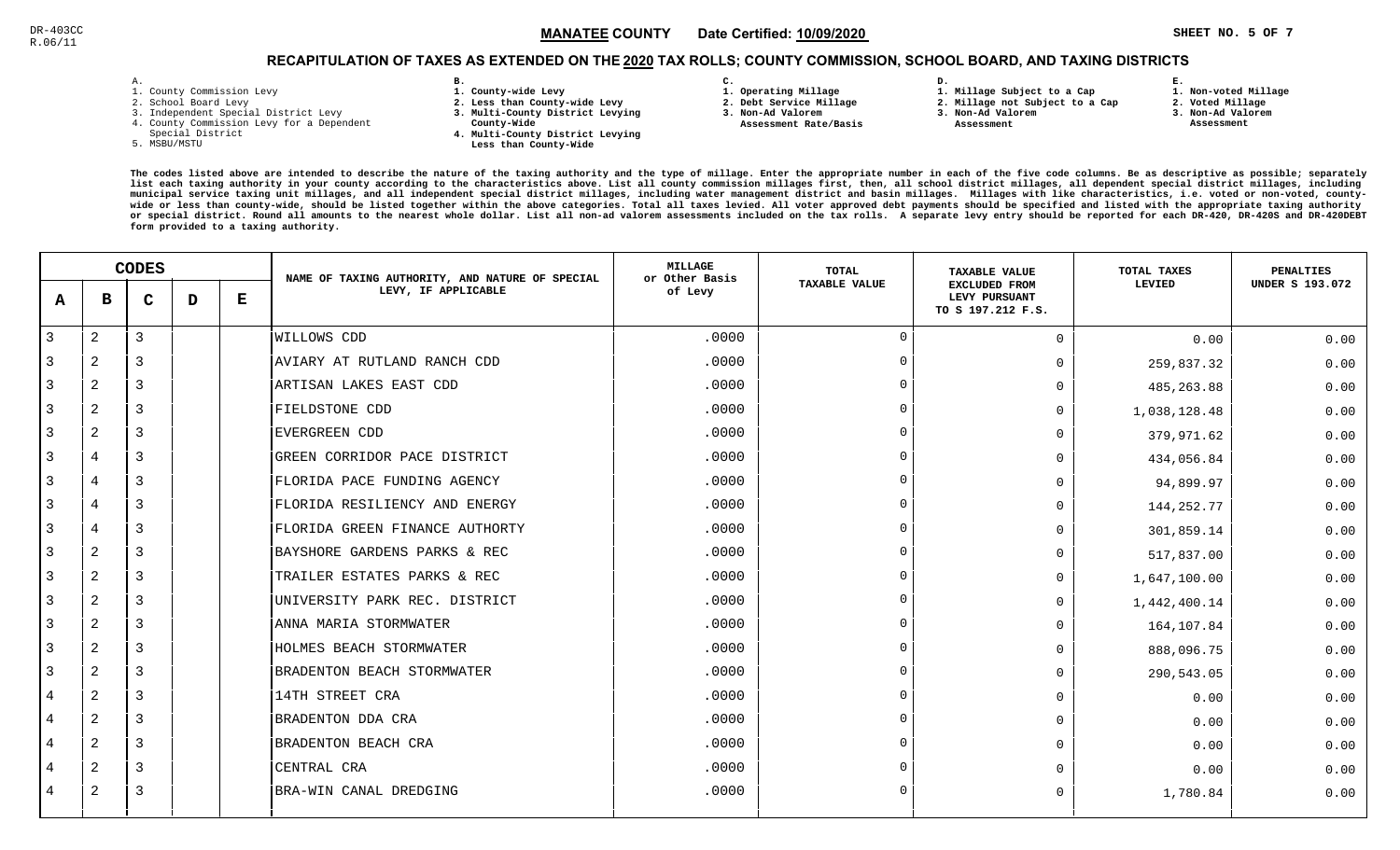### Channel 2001 - Separate Mand The Country Channel Country Channel 2012 - The Separate Separate Inc. 6 OF 7 (1990) - SHEET NO. 6 OF 7 (1990) - SHEET NO. 6 OF 7 (1990) - SHEET NO. 6 OF 7 (1990) - SHEET NO. 6 OF 7 (1990) - SHE MANATEE CO

# RECAPITULATION OF TAXES AS EXTENDED ON THE <u>2020</u> TAX ROLLS; COUNTY COMMISSION, SCHOOL BOARD, AND TAXING DISTRICTS

| ۰ |  |  |
|---|--|--|

- 1. County Commission Levy
- 2. School Board Levy
- 3. Independent Special District Levy
- 4. County Commission Levy for a Dependent
- Special District
- 5. MSBU/MSTU
- **B. 1. County-wide Levy**
- **2. Less than County-wide Levy**
- **3. Multi-County District Levying**
- **County-Wide** 
	- **4. Multi-County District Levying Less than County-Wide**
- **C.**
- **1. Operating Millage**

 **Assessment Rate/Basis**

- **2. Debt Service Millage 3. Non-Ad Valorem**
	- **3. Non-Ad Valorem**

**D.** 

 **Assessment** 

 **1. Millage Subject to a Cap2. Millage not Subject to a Cap**

- **E. 1. Non-voted Millage**
	- **2. Voted Millage**
	- **3. Non-Ad Valorem**
	- **Assessment**

|                | <b>CODES</b>   |                |   | NAME OF TAXING AUTHORITY, AND NATURE OF SPECIAL | <b>MILLAGE</b><br>or Other Basis   | <b>TOTAL</b> | <b>TAXABLE VALUE</b> | TOTAL TAXES                                                | <b>PENALTIES</b> |                        |
|----------------|----------------|----------------|---|-------------------------------------------------|------------------------------------|--------------|----------------------|------------------------------------------------------------|------------------|------------------------|
| A              | в              | $\mathbf C$    | D | ${\bf E}$                                       | LEVY, IF APPLICABLE                | of Levy      | <b>TAXABLE VALUE</b> | <b>EXCLUDED FROM</b><br>LEVY PURSUANT<br>TO S 197.212 F.S. | LEVIED           | <b>UNDER S 193.072</b> |
| $\overline{4}$ | 2              | $\mathbf{3}$   |   |                                                 | WARNERS WEST CANAL DREDGING        | .0000        | $\Omega$             | $\Omega$                                                   | 0.00             | 0.00                   |
|                | 2              | 3              |   |                                                 | WARNERS EAST CANAL DREDGING        | .0000        | $\Omega$             | 0                                                          | 0.00             | 0.00                   |
| 4              | 2              | 3              |   |                                                 | RUBONIA LIGHTING                   | .0000        | $\Omega$             | 0                                                          | 4,698.90         | 0.00                   |
| 4              | 2              | 3              |   |                                                 | CAPE VISTA LIGHTING                | .0000        | $\Omega$             | 0                                                          | 3,610.00         | 0.00                   |
| 4              | 2              | $\overline{3}$ |   |                                                 | GULF & BAY LIGHTING                | .0000        | $\Omega$             | 0                                                          | 3,900.00         | 0.00                   |
| 4              | 2              | 3              |   |                                                 | PIC TOWN LIGHTING                  | .0000        | $\Omega$             | 0                                                          | 5,796.00         | 0.00                   |
| 4              | $\overline{a}$ | 3              |   |                                                 | HOLIDAY HEIGHTS LIGHTING           | .0000        | $\Omega$             | U                                                          | 8,241.90         | 0.00                   |
| 4              | 2              | 3              |   |                                                 | TROPICAL HARBOR LIGHTING           | .0000        | - 0                  | 0                                                          | 3,640.00         | 0.00                   |
| 4              | 2              | 3              |   |                                                 | SUNNY SHORES LIGHTING              | .0000        | $\Omega$             | O.                                                         | 3,591.00         | 0.00                   |
| 4              | 2              | 3              |   |                                                 | SYLVAN OAKS LIGHTING               | .0000        | $\Omega$             | 0                                                          | 9,576.00         | 0.00                   |
| 4              | 2              | 3              |   |                                                 | 29 APOLLO LAKE LIGHTING            | .0000        | $\Omega$             | 0                                                          | 3,750.00         | 0.00                   |
|                | 2              | $\overline{3}$ |   |                                                 | 28TH AVE E LIGHTING                | .0000        | $\Omega$             | 0                                                          | 5,304.00         | 0.00                   |
| 4              | 2              | 3              |   |                                                 | HERNANDO AVE LIGHTING              | .0000        | $\Omega$             | 0                                                          | 1,803.20         | 0.00                   |
| 4              | 2              | 3              |   |                                                 | LAKE PARK LIGHTING                 | .0000        | $\Omega$             | 0                                                          | 4,221.00         | 0.00                   |
| 4              | 2              | 3              |   |                                                 | OAKWOOD LIGHTING                   | .0000        | $\Omega$             | 0                                                          | 6,502.04         | 0.00                   |
| 4              | $\mathbf{2}$   | 3              |   |                                                 | <b>WASHINGTON GARDENS LIGHTING</b> | .0000        | $\Omega$             | 0                                                          | 6,003.00         | 0.00                   |
| 4              | 2              | $\overline{3}$ |   |                                                 | LONGBOAT KEY UNDRGND UTILS GMD     | .0000        | $\Omega$             | 0                                                          | 563,000.44       | 0.00                   |
| 4              | 2              | $\overline{3}$ |   |                                                 | LONGBOAT KEY UNDRGND UTILS NBD     | .0000        | $\Omega$             | 0                                                          | 585,149.85       | 0.00                   |
| 4              | 2              | 3              |   |                                                 | SAMOSET LIGHTING                   | .0000        | $\Omega$             | U                                                          | 7,082.10         | 0.00                   |
| 4              | 2              | 3              |   |                                                 | LOT CLEARING                       | .0000        | $\Omega$             | 0                                                          | 7,972.74         | 0.00                   |